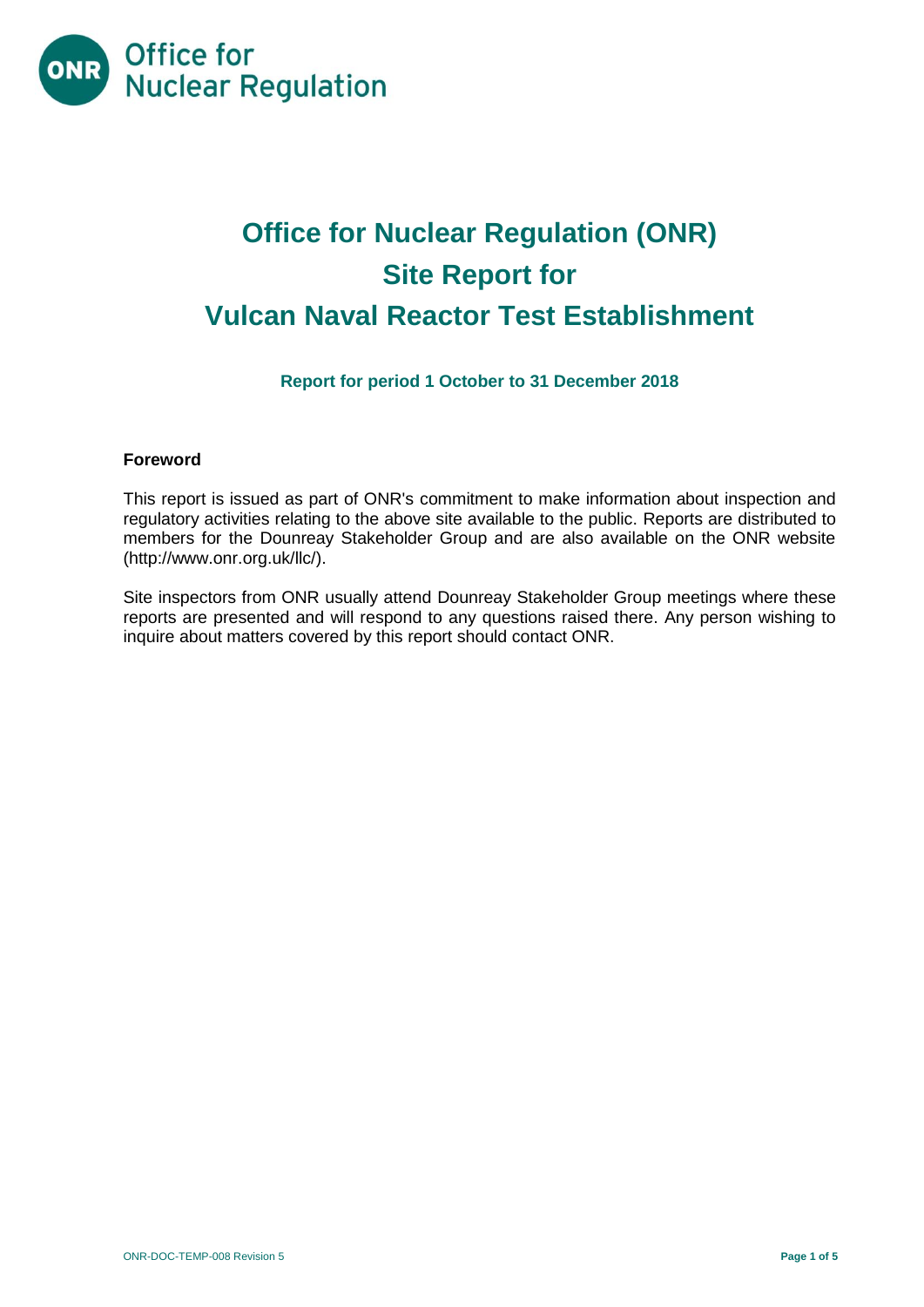# **TABLE OF CONTENTS**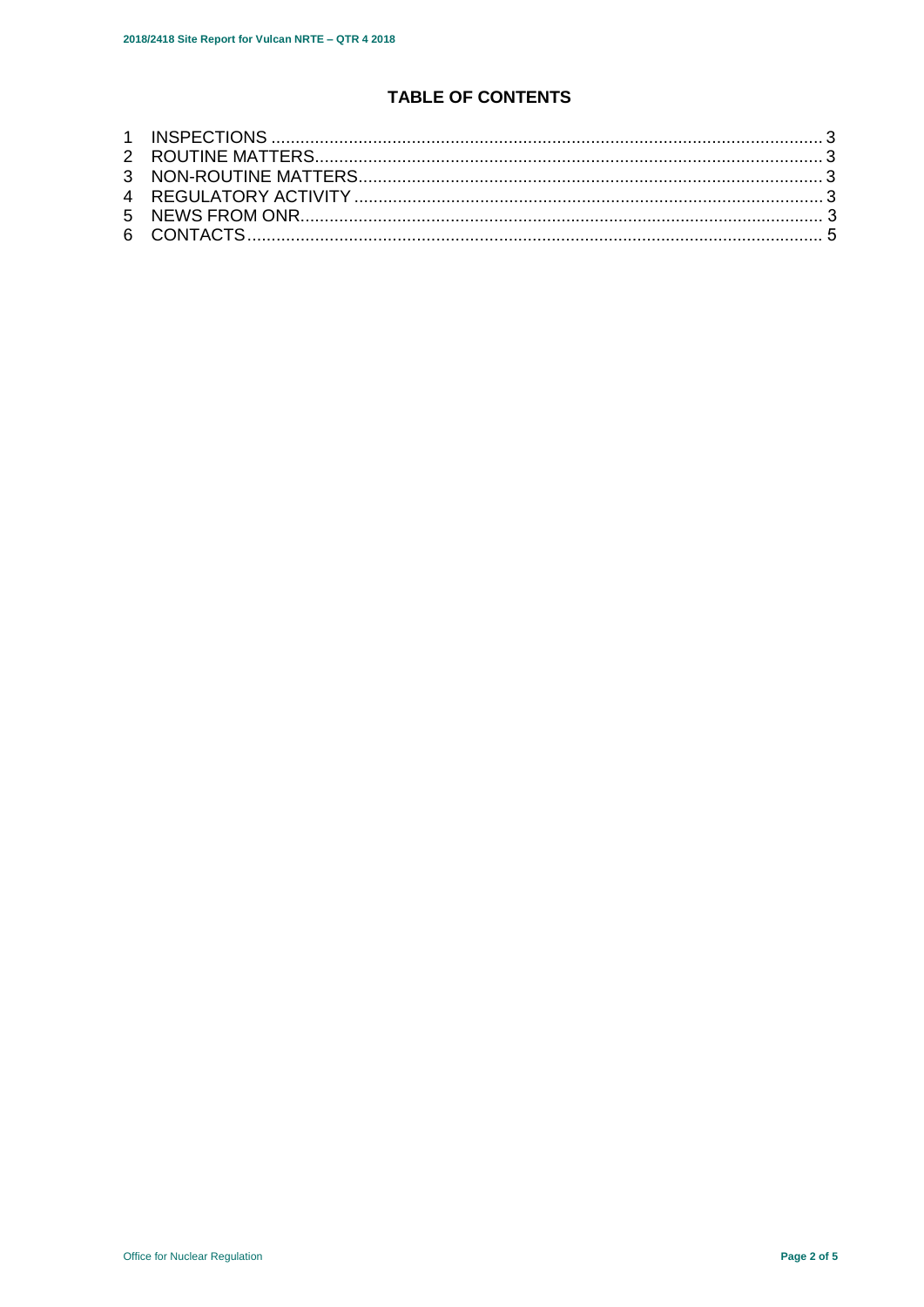# **Vulcan Naval Reactor Test Establishment (NRTE)**

The majority of sites inspected by ONR are licensed under the Nuclear Installations Act 1965. Vulcan NTRE is not a licensed site, although it operates under Authorisation from the Ministry of Defence (MOD) Defence Nuclear Safety Regulator (DNSR). The site is adjacent to the Dounreay licensed site and is regulated by ONR through other legislation as noted below. This report summarises the inspection and regulatory activities associated with Vulcan NRTE, which are co-ordinated with inspections by DNSR.

# <span id="page-2-0"></span>**1 INSPECTIONS**

#### **1.1 Dates of inspection**

During this period no on-site inspections were undertaken by ONR.

# <span id="page-2-1"></span>**2 ROUTINE MATTERS**

#### **2.1 Inspections**

Inspections are undertaken as part of the process for monitoring compliance with the Health and Safety at Work Act 1974 (HSWA74); and regulations made under HSWA74, for example the Ionising Radiations Regulations 2017 (IRR17), the Radiation (Emergency Preparedness and Public Information) Regulations 2001 (REPPIR), and the Management of Health and Safety at Work Regulations 1999 (MHSWR99).

No on-site inspections were undertaken this quarter.

#### **2.2 Other work**

No other work was undertaken during this quarter.

#### <span id="page-2-2"></span>**3 NON-ROUTINE MATTERS**

Licensees / authorisees are required to have arrangements to respond to non-routine matters and events. ONR inspectors judge the adequacy of the licencee's / authorisee's response, including actions taken to implement any necessary improvements.

There were no such matters or events of significance during the period.

#### <span id="page-2-3"></span>**4 REGULATORY ACTIVITY**

ONR may issue formal documents to ensure compliance with regulatory requirements. No such documents were issued during the period.

#### **5 NEWS FROM ONR**

#### **October:**

We welcomed the **publication** of the key review of operational safety performance at Torness nuclear power station, published by the International Atomic Energy Agency and the UK government. The report highlights eight areas of good practice at Torness and offers proposals for further improvements, which we fully support.

Following our decision to prosecute, EDF Energy Nuclear Generation Ltd and Doosan Babcock Ltd pleaded guilty to offences at Hinkley Point B under the Health & Safety at Work etc. Act 1974, section 3(1) and the Work at Height Regulations 2005, Regulation 4(1) respectively. The incident was a conventional health and safety matter, with no radiological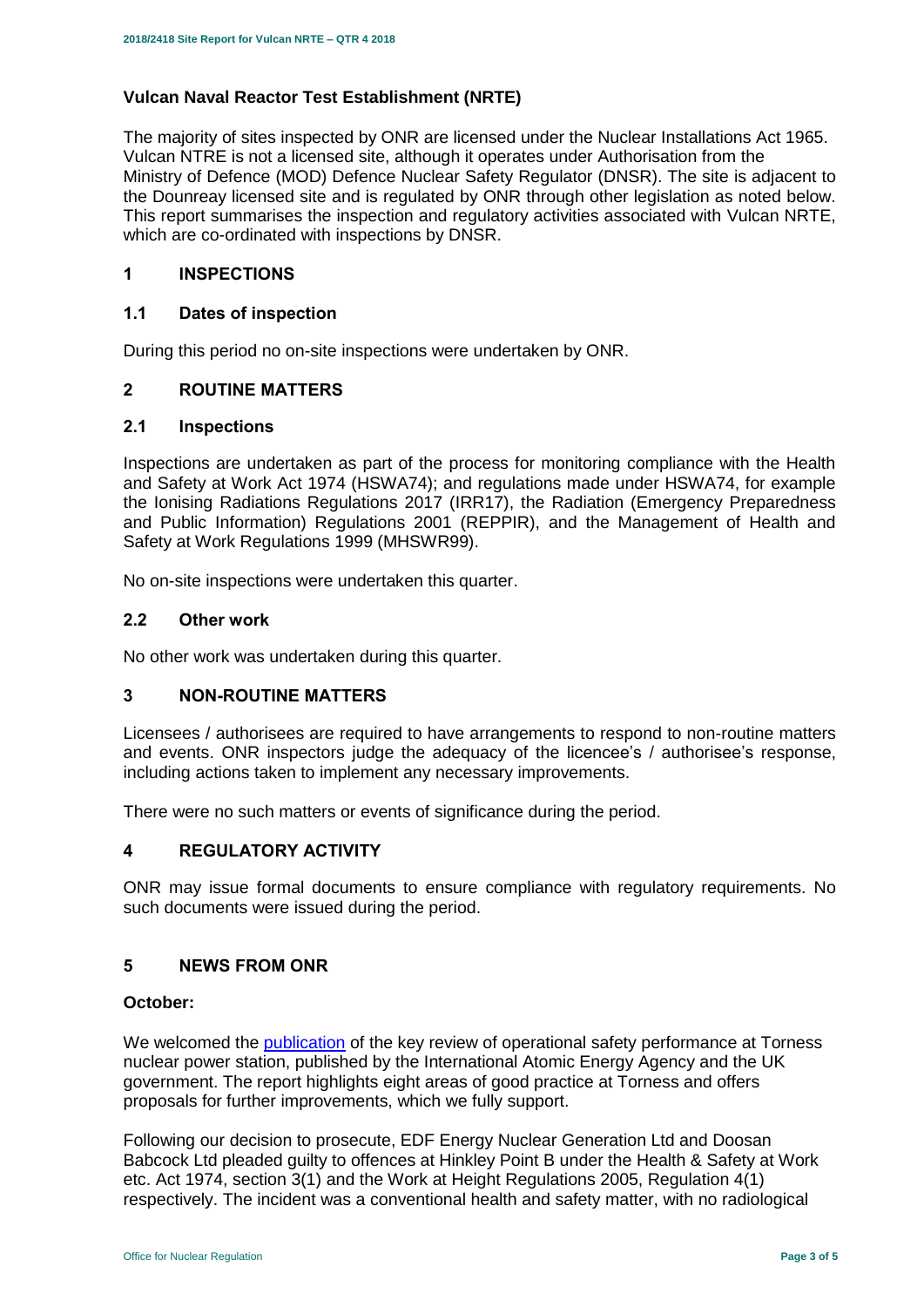risk to workers or the public. [A sentencing date](http://news.onr.org.uk/2018/10/edf-and-doosan-babcock-plead-guilty/) has been set for 1 February 2019 at Taunton Crown Court.

#### **November**:

Following a rigorous procurement process, we appointed six nuclear supply chain organisations to our new [Technical Support Framework \(TSF\).](http://news.onr.org.uk/2018/11/new-technical-support-framework-announced/) The new TSF, which came in to effect on 1 November 2018, has been established to provide a renewed and modernised framework for procuring technical support. We use this technical support to obtain, for example, expert technical assessments, access to specialist software or modelling, or access to niche skill sets that we do not retain in-house.

The revised Nuclear Safety Directive introduced a European system of Topical Peer Review in 2017 and every six years thereafter. We played a leading role in the preparations for the first European 'Topical Peer Review' on Ageing Management of Nuclear Power Plants and welcome the publication of the [first peer review report](http://news.onr.org.uk/2018/11/onr-welcomes-first-topical-peer-review/) by the European Nuclear Safety Regulator Group. We are pleased that a number of our experts made a valuable contribution to the exercise alongside 16 European countries as well as Norway, Switzerland and Ukraine. The UK report was authored jointly between ourselves, EDF Nuclear Generation Ltd and EDF-NNB GenCo.

[The Atomic Weapons Establishment \(AWE\) was fined £1 million](http://news.onr.org.uk/2018/11/awe-prosecution-reaction/) after admitting offences under Section 2 (1) of the Health and Safety at Work etc. Act (1974). The incident, which occurred on 27 June 2017 was a conventional health and safety matter and there was no radiological risk to workers or the public. The prosecution was the result of our investigation into the incident.

In conjunction with the Environment Agency, we announced the completion of our *initial high* [level scrutiny](http://news.onr.org.uk/2018/11/uk-hpr1000-completes-gda-step-2/) of the UK HPR1000 reactor design.

We provided NNB GenCo (HPC) Ltd (NNB GenCo) with [consent](http://news.onr.org.uk/2018/11/consent-for-hinkley-point-c-nuclear-island-concrete-pour/) to commence the unit 1 Nuclear Island concrete pour at Hinkley Point C (HPC). We also hosted our third webinar to explain our permissioning role for the Nuclear Island concrete pour at HPC and to provide information on our work to ensure that the new nuclear power station is built to the standards expected in the UK. Amongst others, a number of Site Stakeholder Group members joined the webinar and we received excellent feedback. We are planning further webinars on various topics in 2019. If you would like to find out more, please contact the ONR Communications team at [contact@onr.gov.uk](mailto:contact@onr.gov.uk)

After 16 years of decommissioning work, Bradwell became the first of the Magnox nuclear power stations to receive our permission to enter into a period of "care and maintenance".

The nuclear safeguards regulations which will enable ONR to set up the domestic safeguards regime following Euratom withdrawal, were laid in Parliament. The Government published the details, [alongside its response and the feedback to consultation on the draft regulations on its](https://www.gov.uk/government/consultations/nuclear-safeguards-regulations)  [website.](https://www.gov.uk/government/consultations/nuclear-safeguards-regulations)

#### **December**:

[Court proceedings continued](http://news.onr.org.uk/2018/12/prosecution-of-sellafield-ltd/) in our [prosecution of Sellafield Ltd](http://news.onr.org.uk/2018/07/update-prosecution-of-sellafield-ltd/) for offences under Section 2 (1) of the Health and Safety at Work etc Act (1974).

Reactor 3 at Hunterston B remains offline after being shut down following a routine inspection into cracks in its graphite core, in March 2018. [Cracking of the graphite bricks in Advanced](http://www.onr.org.uk/civil-nuclear-reactors/graphite-core-of-agrs.htm)  [Gas-cooled Reactors](http://www.onr.org.uk/civil-nuclear-reactors/graphite-core-of-agrs.htm) such as Hunterston B is expected as the reactors age. However, the number of cracks found during the inspection of Reactor 3 has led to the licensee, EDF